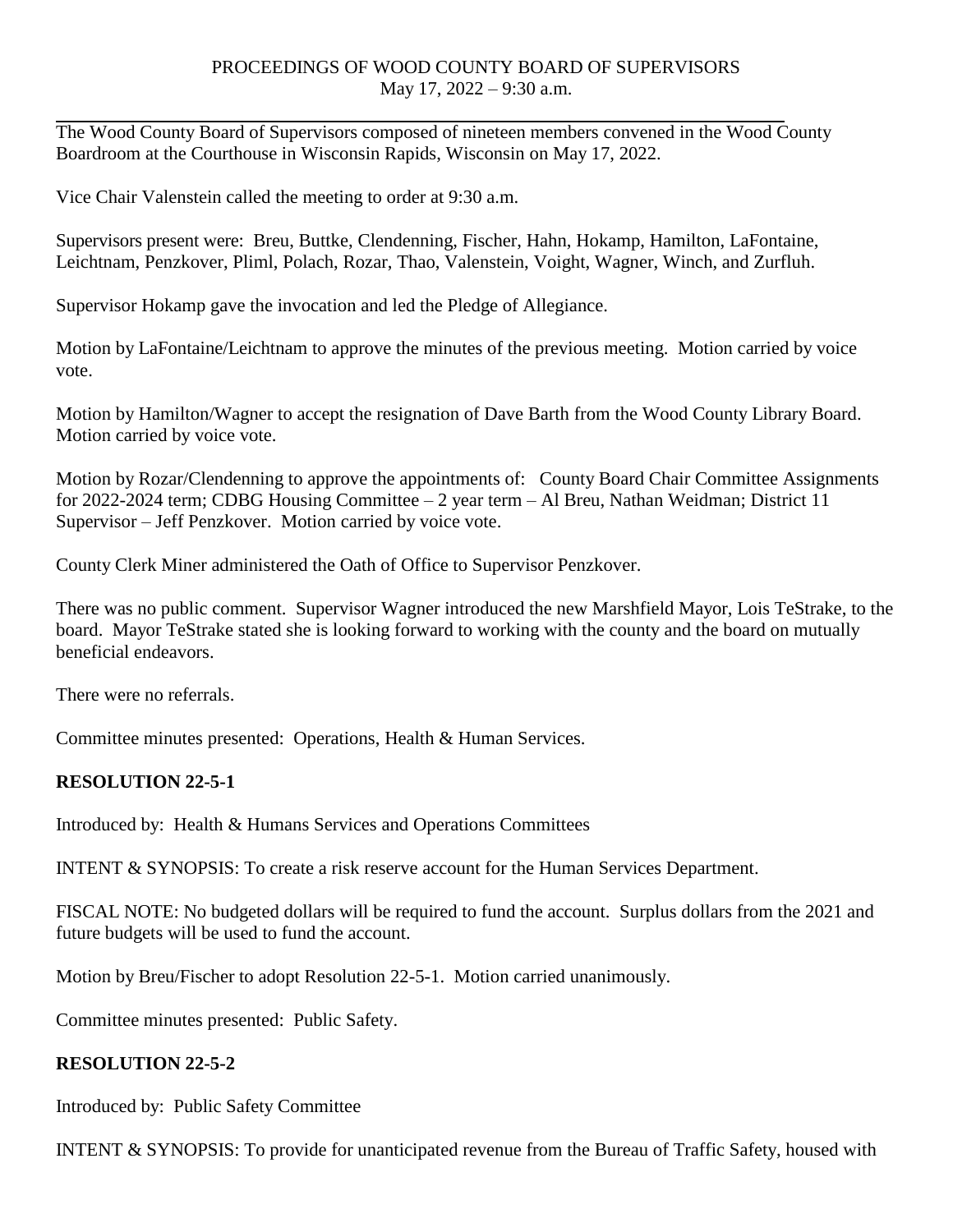the Wisconsin Department of Transportation's Division of State Patrol, to finance additional patrol for speed, seat belt and reckless driving enforcement through August 2022.

FISCAL NOTE: The costs to be funded in the 2022 budget are in lines 101-2504-52140-000-115 (Traffic Police Overtime). The adjustment to the budget is as follows:

| Account | <b>Account Name</b>       | Debit       | Credit      |
|---------|---------------------------|-------------|-------------|
| 52140   | <b>Sheriff Traffic</b>    |             | \$27,669.60 |
| 43521   | <b>State Traffic Aids</b> | \$27,669.60 |             |

Motion by Hamilton/Zurfluh to adopt Resolution 22-5-2. Motion carried unanimously.

Committee minutes presented: Conservation, Education, & Economic Development; Golden Sands Resource & Development Council, PACE Commission.

## **RESOLUTION 22-5-3**

Introduced by: Conservation, Education, & Economic Development Committee

INTENT & SYNOPSIS: To provide approval of an Initial Resolution of Wood County to participate with other counties in accordance with an Intergovernmental Agreement pursuant to which Fond du Lac County, Wisconsin will serve as the conduit bond issuer for Revenue Bond Financing for Bug Tussel 1, LLC to finance a project for acquisition, construction and installation of certain telecommunications infrastructure, for the purpose of providing wireless internet and telephone communication services to businesses, governmental units and residents of rural communities where such service is currently unavailable or prohibitively expensive (the "Project"), which includes Project costs located in Wood County in an amount not to exceed \$11,000,000.

FISCAL NOTE: None.

Motion by Buttke/LaFontaine to adopt Resolution 22-5-3. Motion carried unanimously.

Committee minutes presented: Judicial & Legislative.

# **RESOLUTION 22-5-4**

Introduced by: Judicial & Legislative Committee

INTENT & SYNOPSIS: To terminate the Renewable & Sustainable Committee, pursuant to County Board Rule 31B.

FISCAL NOTE: Nominal savings in per diem and mileage.

Motion by Hamilton/Rozar to adopt Resolution 22-5-4. Motion carried unanimously.

### **RESOLUTION 22-5-5**

Introduced by: Judicial & Legislative Committee

INTENT & SYNOPSIS: To amend County Board Rule #40 so as to allow the County Clerk to set the biennial committee organizational meeting dates and times.